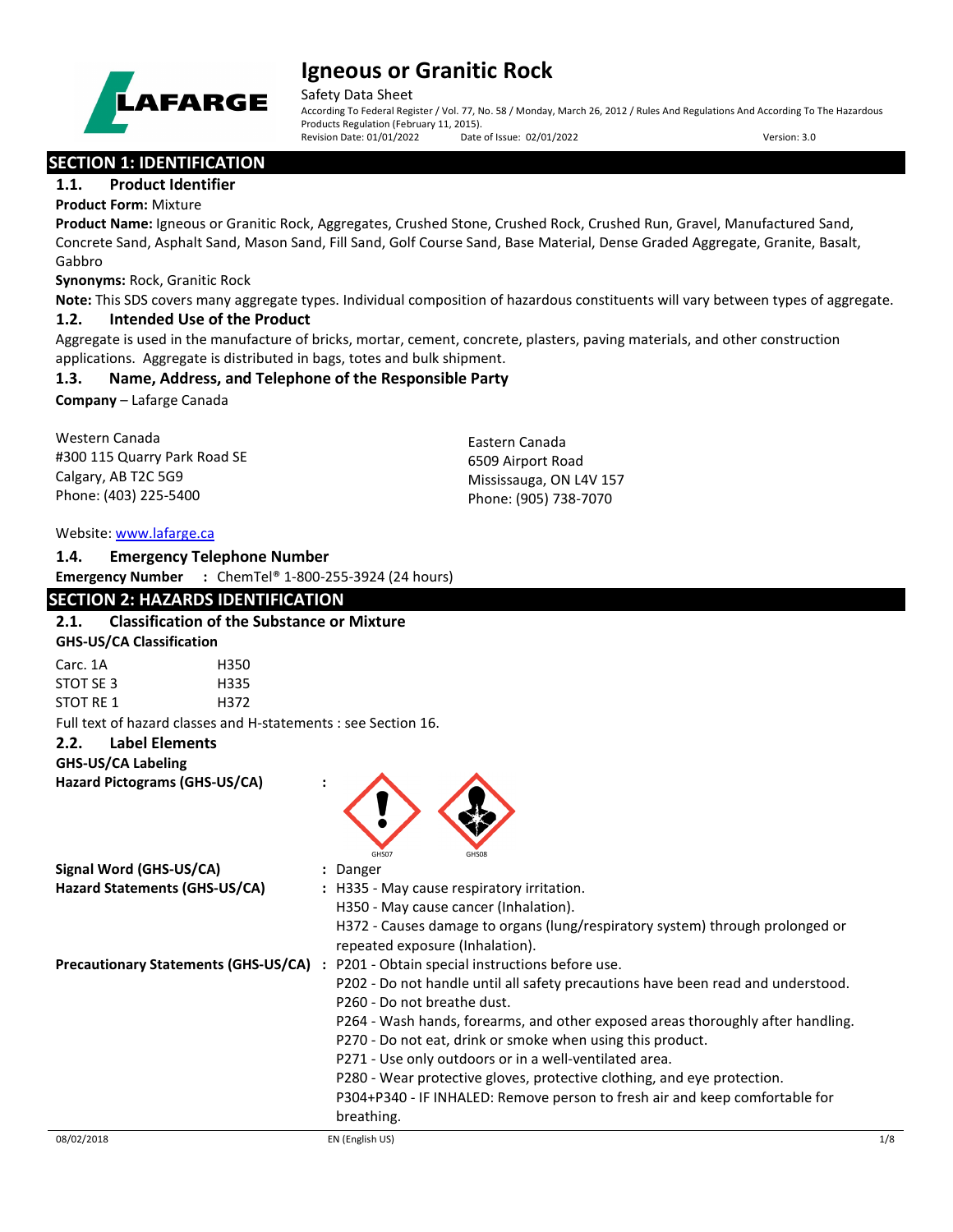Safety Data Sheet

According To Federal Register / Vol. 77, No. 58 / Monday, March 26, 2012 / Rules And Regulations And According To The Hazardous Products Regulation (February 11, 2015).

P308+P313 - If exposed or concerned: Get medical advice/attention.

P312 - Call a POISON CENTER or doctor if you feel unwell.

P314 - Get medical advice/attention if you feel unwell.

P403+P233 - Store in a well-ventilated place. Keep container tightly closed.

P405 - Store locked up.

P501 - Dispose of contents/container in accordance with local, regional, national, territorial, provincial, and international regulations.

### **2.3. Other Hazards**

Exposure may aggravate pre-existing eye, skin, or respiratory conditions. Repeated or prolonged exposure to respirable (airborne) crystalline silica dust will cause lung damage in the form of silicosis. Symptoms will include progressively more difficult breathing, cough, fever, and weight loss.

## **2.4. Unknown Acute Toxicity (GHS-US/CA)**

No data available

## **SECTION 3: COMPOSITION/INFORMATION ON INGREDIENTS**

### **3.1 Substance**

Not applicable

#### **3.2. Mixture**

| <b>Name</b> | <b>Product Identifier</b> | % *     | <b>GHS Ingredient Classification</b> |
|-------------|---------------------------|---------|--------------------------------------|
| Mica        | (CAS-No.) 12001-26-2      | < 100   | Not classified                       |
| Quartz      | (CAS-No.) 14808-60-7      | 40 - 70 | Carc. 1A, H350                       |
|             |                           |         | STOT SE 3, H335                      |
|             |                           |         | STOT RE 1, H372                      |

Full text of H-phrases: see Section 16.

\*Percentages are listed in weight by weight percentage (w/w%) for liquid and solid ingredients. Gas ingredients are listed in volume by volume percentage (v/v%).

# **SECTION 4: FIRST AID MEASURES**

### **4.1. Description of First-aid Measures**

**General:** Never give anything by mouth to an unconscious person. If you feel unwell, seek medical advice (show the label where possible).

**Inhalation:** When symptoms occur: go into open air and ventilate suspected area. Obtain medical attention if breathing difficulty persists.

**Skin Contact:** Remove contaminated clothing. Drench affected area with water for at least 15 minutes. Obtain medical attention if irritation develops or persists.

**Eye Contact:** Rinse cautiously with water for at least 5 minutes. Remove contact lenses, if present and easy to do. Continue rinsing. Obtain medical attention.

**Ingestion:** Rinse mouth. Do NOT induce vomiting. Obtain medical attention.

### **4.2. Most Important Symptoms and Effects Both Acute and Delayed**

**General:** May cause cancer by inhalation. Causes damage to organs (lung/respiratory system) through prolonged or repeated exposure (Inhalation). May cause respiratory irritation.

**Inhalation:** Irritation of the respiratory tract and the other mucous membranes. Some studies show that exposure to respirable crystalline silica (without silicosis) or that the disease silicosis may be associated with the increased incidence of several autoimmune disorders such as scleroderma (thickening of the skin), systemic lupus erythematosus, rheumatoid arthritis and diseases affecting the kidneys. Silicosis increases the risk of tuberculosis. Some studies show an increased incidence of chronic kidney disease and end-stage renal disease in workers exposed to respirable crystalline silica.

**Skin Contact:** Skin contact with large amounts of dust may cause mechanical irritation.

**Eye Contact:** Eye contact with dust may cause mechanical irritation.

**Ingestion:** Ingestion may cause adverse effects.

**Chronic Symptoms:** Long term exposure to respirable crystalline silica results in a significant risk of developing silicosis and other non-malignant respiratory disease, lung cancer, kidney effects, and immune system effects.

### **4.3. Indication of Any Immediate Medical Attention and Special Treatment Needed**

If exposed or concerned, get medical advice and attention. If medical advice is needed, have product container or label at hand.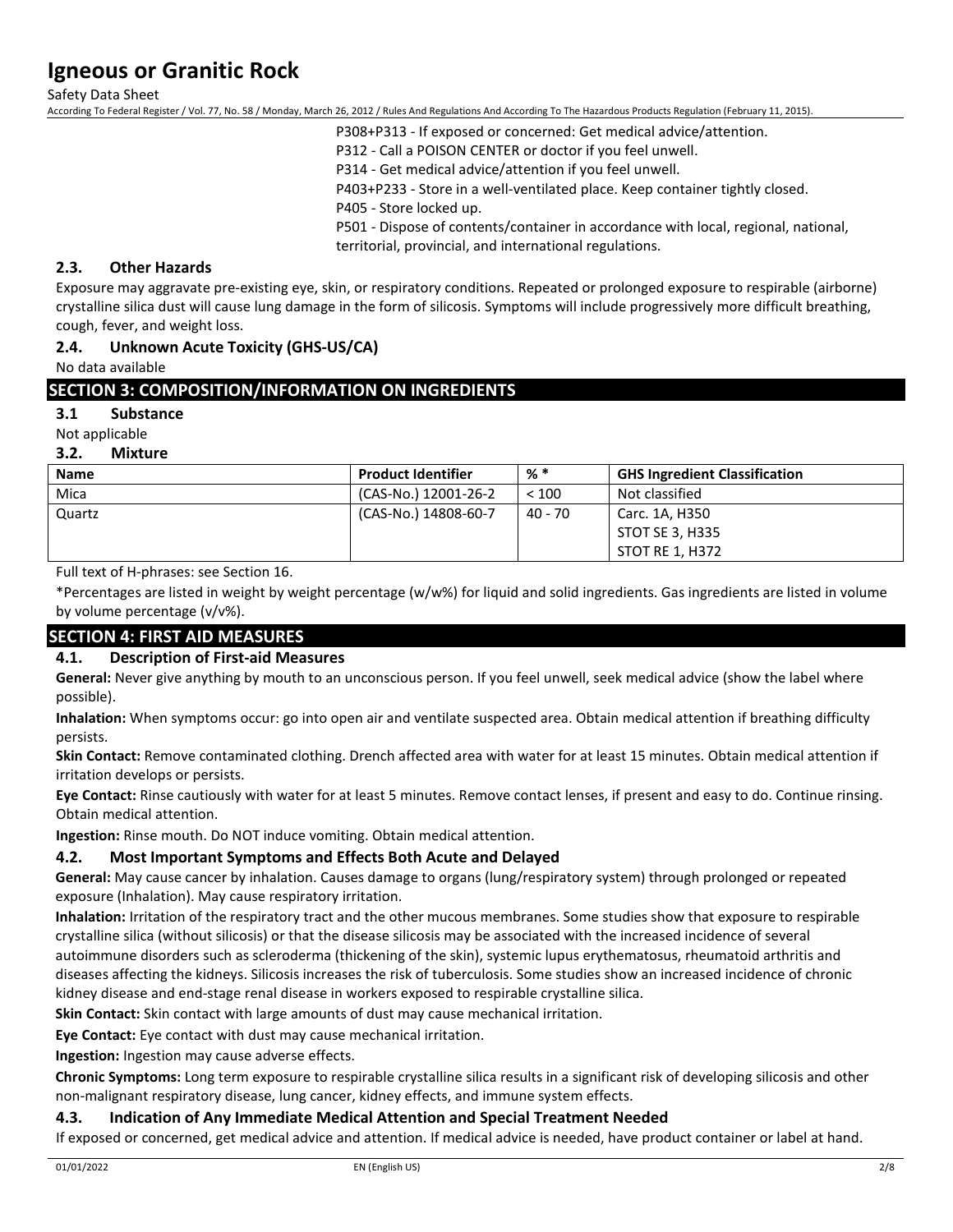Safety Data Sheet

According To Federal Register / Vol. 77, No. 58 / Monday, March 26, 2012 / Rules And Regulations And According To The Hazardous Products Regulation (February 11, 2015).

### **SECTION 5: FIRE-FIGHTING MEASURES**

# **5.1. Extinguishing Media**

**Suitable Extinguishing Media:** Use extinguishing media appropriate for surrounding fire.

**Unsuitable Extinguishing Media:** None known.

### **5.2. Special Hazards Arising From the Substance or Mixture**

**Fire Hazard:** Not flammable.

**Explosion Hazard:** Product is not explosive.

**Reactivity:** Hazardous reactions will not occur under normal conditions.

#### **5.3. Advice for Firefighters**

**Precautionary Measures Fire:** Exercise caution when fighting any chemical fire.

**Firefighting Instructions:** Use water spray or fog for cooling exposed containers.

**Protection During Firefighting:** Do not enter fire area without proper protective equipment, including respiratory protection. **Hazardous Combustion Products**: Silicon oxides.

#### **Reference to Other Sections**

Refer to Section 9 for flammability properties.

### **SECTION 6: ACCIDENTAL RELEASE MEASURES**

### **6.1. Personal Precautions, Protective Equipment and Emergency Procedures**

**General Measures:** Do not breathe dust. Do not get in eyes, on skin, or on clothing. Do not handle until all safety precautions have been read and understood.

#### **6.1.1. For Non-Emergency Personnel**

**Protective Equipment:** Use appropriate personal protective equipment (PPE).

**Emergency Procedures:** Evacuate unnecessary personnel.

#### **6.1.2. For Emergency Personnel**

**Protective Equipment:** Equip cleanup crew with proper protection.

**Emergency Procedures:** Upon arrival at the scene, a first responder is expected to recognize the presence of dangerous goods, protect oneself and the public, secure the area, and call for the assistance of trained personnel as soon as conditions permit. Ventilate area.

### **6.2. Environmental Precautions**

Prevent entry to sewers and public waters.

### **6.3. Methods and Materials for Containment and Cleaning Up**

**For Containment:** Contain solid spills with appropriate barriers and prevent migration and entry into sewers or streams. **Methods for Cleaning Up:** Clean up spills immediately and dispose of waste safely. Recover the product by vacuuming, shoveling or sweeping. Transfer spilled material to a suitable container for disposal. Contact competent authorities after a spill.

#### **6.4. Reference to Other Sections**

See Section 8 for exposure controls and personal protection and Section 13 for disposal considerations.

### **SECTION 7: HANDLING AND STORAGE**

### **7.1. Precautions for Safe Handling**

**Additional Hazards When Processed:** Cutting, crushing or grinding crystalline silica-bearing materials may release respirable crystalline silica, a known carcinogen. Use all appropriate measures of dust control or suppression and Personal Protective. **Precautions for Safe Handling:** Wash hands and other exposed areas with mild soap and water before eating, drinking or smoking and when leaving work. Obtain special instructions before use. Do not handle until all safety precautions have been read and understood.

**Hygiene Measures:** Handle in accordance with good industrial hygiene and safety procedures.

### **7.2. Conditions for Safe Storage, Including Any Incompatibilities**

**Technical Measures:** Comply with applicable regulations.

**Storage Conditions:** Store away from incompatible materials.

**Incompatible Materials:** Aggregate dissolves in hydrofluoric acid, producing corrosive silicon tetrafluoride gas. Silicates react with powerful oxidizers such as fluorine, boron trifluoride, chlorine trifluoride, manganese trifluoride, and oxygen difluoride.

### **7.3. Specific End Use(s)**

Aggregate is used in the manufacture of bricks, mortar, cement, concrete, plasters, paving materials, and other construction applications. Aggregate is distributed in bags, totes and bulk shipment.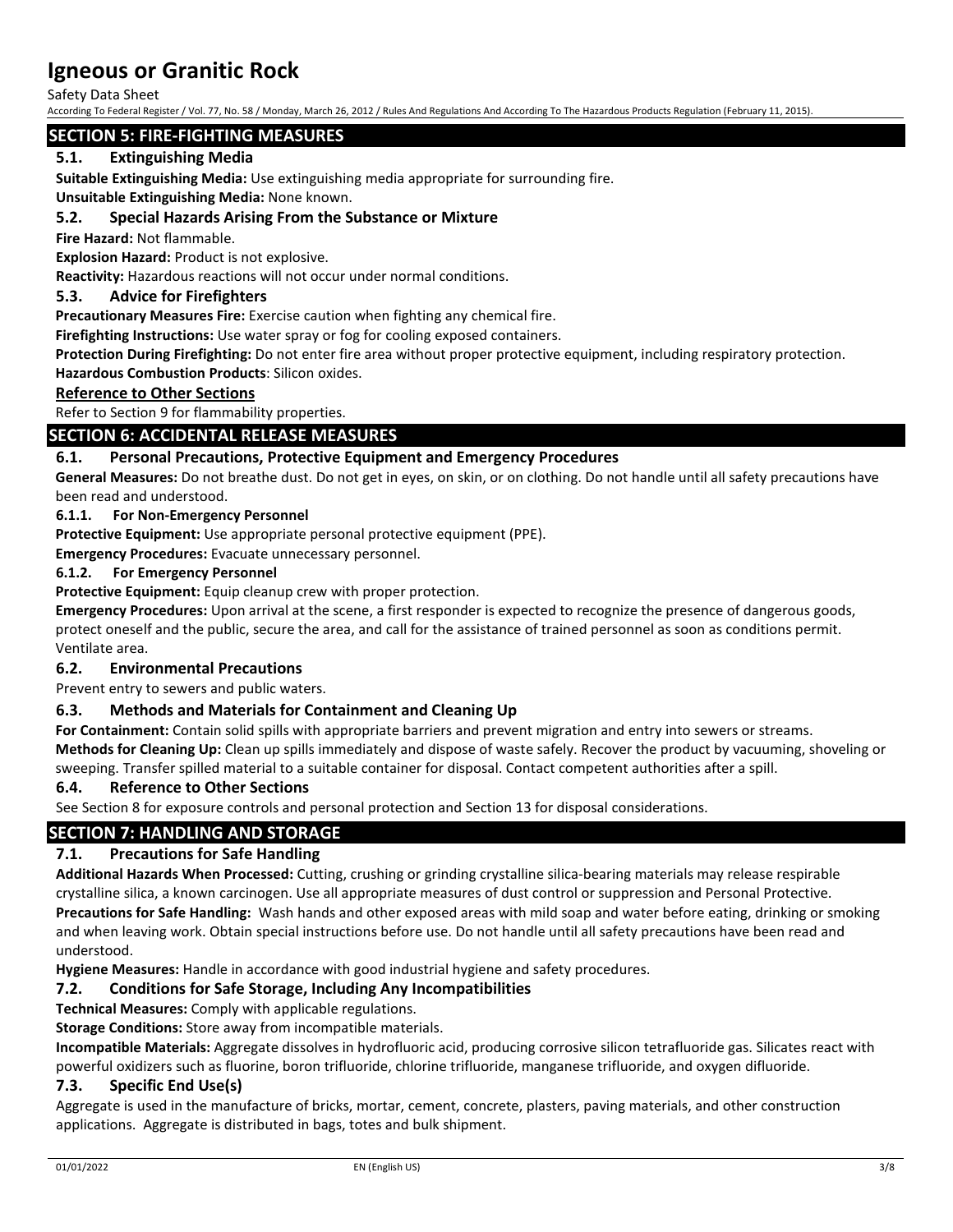Safety Data Sheet

According To Federal Register / Vol. 77, No. 58 / Monday, March 26, 2012 / Rules And Regulations And According To The Hazardous Products Regulation (February 11, 2015).

## **SECTION 8: EXPOSURE CONTROLS/PERSONAL PROTECTION**

# **8.1. Control Parameters**

For substances listed in Section 3 that are not listed here, there are no established Exposure limits from the manufacturer, supplier, importer, or the appropriate advisory agency including: ACGIH (TLV), AIHA (WEEL), NIOSH (REL), OSHA (PEL), Canadian provincial governments, or the Mexican government.

| Quartz (14808-60-7)                |                         |                                                                     |
|------------------------------------|-------------------------|---------------------------------------------------------------------|
| <b>Mexico</b>                      | <b>OEL TWA</b>          | 0.1 mg/m <sup>3</sup> (respirable fraction)                         |
| <b>USA ACGIH</b>                   | <b>ACGIH TWA</b>        | 0.025 mg/m <sup>3</sup> (respirable particulate matter)             |
| <b>USA ACGIH</b>                   | ACGIH chemical category | A2 - Suspected Human Carcinogen                                     |
| <b>USA OSHA</b>                    | OSHA PEL (TWA) [1]      | 50 μg/m <sup>3</sup> (Respirable crystalline silica)                |
| <b>USA OSHA</b>                    | OSHA PEL (TWA) [2]      | (250)/(%SiO2+5) mppcf TWA (respirable fraction)                     |
|                                    |                         | (10)/(%SiO2+2) mg/m <sub>3</sub> TWA (respirable fraction) (For any |
|                                    |                         | operations or sectors for which the respirable crystalline          |
|                                    |                         | silica standard, 1910.1053, is stayed or otherwise not in           |
|                                    |                         | effect, See 20 CFR 1910.1000 TABLE Z-3)                             |
| <b>USA NIOSH</b>                   | NIOSH REL (TWA)         | 0.05 mg/m <sup>3</sup> (respirable dust)                            |
| <b>USA IDLH</b>                    | US IDLH                 | 50 mg/m <sup>3</sup> (respirable dust)                              |
| Alberta                            | <b>OEL TWA</b>          | 0.025 mg/m <sup>3</sup> (respirable particulate)                    |
| <b>British Columbia</b>            | <b>OEL TWA</b>          | 0.025 mg/m <sup>3</sup> (respirable)                                |
| Manitoba                           | <b>OEL TWA</b>          | 0.025 mg/m <sup>3</sup> (respirable particulate matter)             |
| <b>New Brunswick</b>               | <b>OEL TWA</b>          | 0.1 mg/m <sup>3</sup> (respirable fraction)                         |
| <b>Newfoundland &amp; Labrador</b> | <b>OEL TWA</b>          | 0.025 mg/m <sup>3</sup> (respirable particulate matter)             |
| <b>Nova Scotia</b>                 | <b>OEL TWA</b>          | 0.025 mg/m <sup>3</sup> (respirable particulate matter)             |
| <b>Nunavut</b>                     | <b>OEL TWA</b>          | 0.05 mg/m <sup>3</sup> (respirable fraction)                        |
| <b>Northwest Territories</b>       | <b>OEL TWA</b>          | 0.05 mg/m <sup>3</sup> (respirable fraction)                        |
| <b>Ontario</b>                     | <b>OEL TWA</b>          | 0.1 mg/m <sup>3</sup> (designated substances regulation-respirable) |
| <b>Prince Edward Island</b>        | <b>OEL TWA</b>          | 0.025 mg/m <sup>3</sup> (respirable particulate matter)             |
| Québec                             | <b>VEMP</b>             | 0.1 mg/m <sup>3</sup> (respirable dust)                             |
| Saskatchewan                       | <b>OEL TWA</b>          | 0.05 mg/m <sup>3</sup> (respirable fraction (Silica - crystalline   |
|                                    |                         | (Trydimite removed))                                                |
| Yukon                              | <b>OEL TWA</b>          | 300 particle/mL (Silica - Quartz, crystalline)                      |
| Mica (12001-26-2)                  |                         |                                                                     |
| <b>Mexico</b>                      | <b>OEL TWA</b>          | 3 mg/m <sup>3</sup> (respirable fraction)                           |
| <b>USA ACGIH</b>                   | <b>ACGIH TWA</b>        | 3 mg/m <sup>3</sup> (respirable particulate matter)                 |
| <b>USA NIOSH</b>                   | NIOSH REL (TWA)         | 3 mg/m <sup>3</sup> (containing <1% Quartz-respirable dust)         |
| <b>USA IDLH</b>                    | US IDLH                 | 1500 mg/m <sup>3</sup> (containing <1% quartz)                      |
| <b>Alberta</b>                     | <b>OEL TWA</b>          | 3 mg/m <sup>3</sup> (respirable)                                    |
| <b>British Columbia</b>            | <b>OEL TWA</b>          | 3 mg/m <sup>3</sup> (respirable)                                    |
| <b>Manitoba</b>                    | <b>OEL TWA</b>          | 3 mg/m <sup>3</sup> (respirable particulate matter)                 |
| <b>New Brunswick</b>               | <b>OEL TWA</b>          | 3 mg/m <sup>3</sup> (particulate matter containing no Asbestos and  |
|                                    |                         | <1% Crystalline silica, respirable fraction)                        |
| <b>Newfoundland &amp; Labrador</b> | <b>OEL TWA</b>          | 3 mg/m <sup>3</sup> (respirable particulate matter)                 |
| Nova Scotia                        | <b>OEL TWA</b>          | 3 mg/m <sup>3</sup> (respirable particulate matter)                 |
| <b>Nunavut</b>                     | <b>OEL STEL</b>         | 6 mg/m <sup>3</sup> (respirable fraction)                           |
| <b>Nunavut</b>                     | <b>OEL TWA</b>          | 3 mg/m <sup>3</sup> (respirable fraction)                           |
| <b>Northwest Territories</b>       | <b>OEL STEL</b>         | 6 mg/m <sup>3</sup> (respirable fraction)                           |
| <b>Northwest Territories</b>       | <b>OEL TWA</b>          | 3 mg/m <sup>3</sup> (respirable fraction)                           |
| Ontario                            | <b>OEL TWA</b>          | 3 mg/m <sup>3</sup> (respirable)                                    |
| <b>Prince Edward Island</b>        | <b>OEL TWA</b>          | 3 mg/m <sup>3</sup> (respirable particulate matter)                 |
| Québec                             | <b>VEMP</b>             | 3 mg/m <sup>3</sup> (containing no Asbestos and <1% Crystalline     |
|                                    |                         | silica-respirable dust)                                             |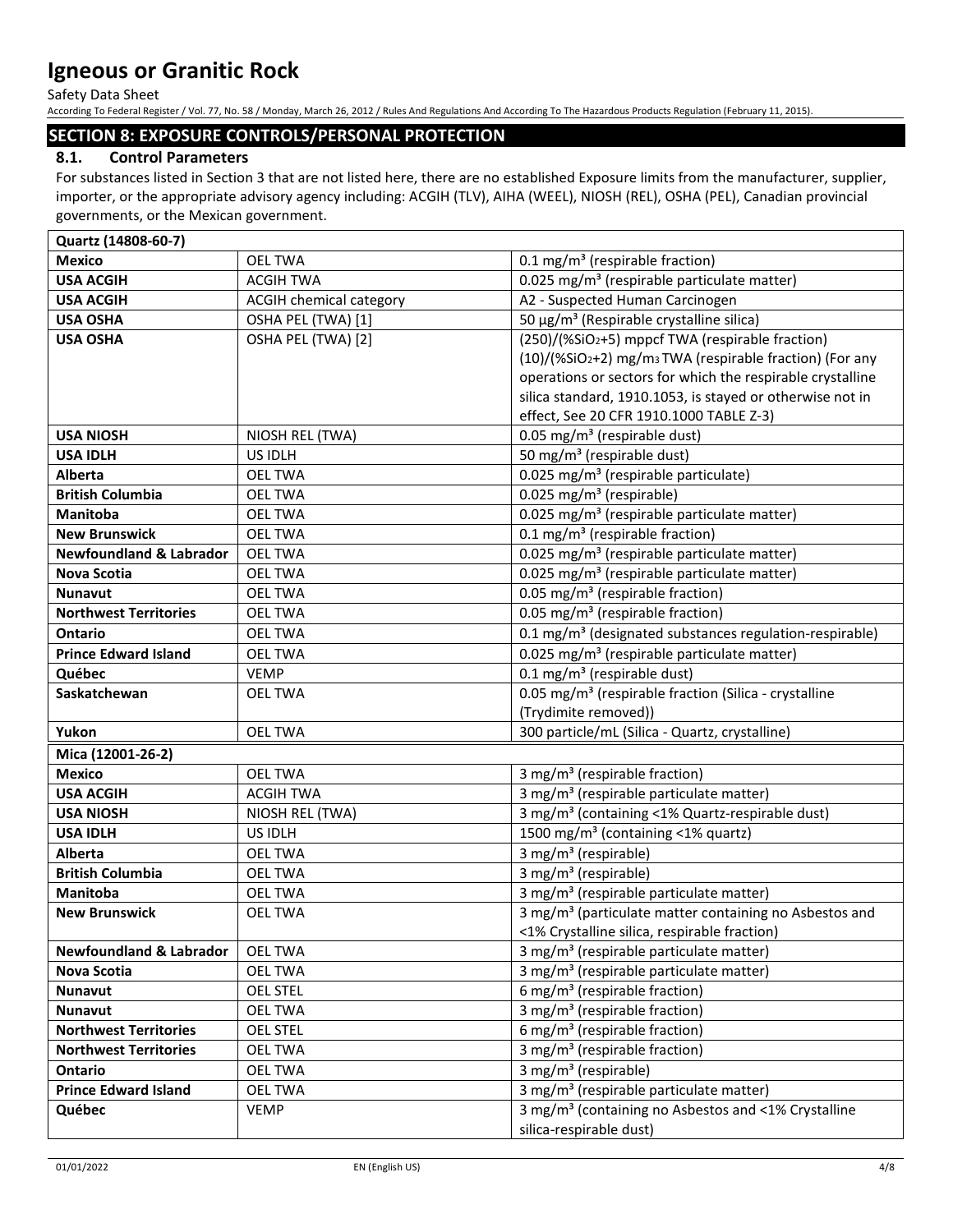Safety Data Sheet

According To Federal Register / Vol. 77, No. 58 / Monday, March 26, 2012 / Rules And Regulations And According To The Hazardous Products Regulation (February 11, 2015).

| Saskatchewan | OEL STEL                 | 6 mg/m <sup>3</sup> (respirable fraction)              |
|--------------|--------------------------|--------------------------------------------------------|
| Saskatchewan | <b>OEL</b><br><b>TWA</b> | <sup>1</sup> 3 mg/m <sup>3</sup> (respirable fraction) |
| Yukon        | OEL.<br>TWA              | 20 mppcf                                               |

### **8.2. Exposure Controls**

**Appropriate Engineering Controls:** Ensure adequate ventilation, especially in confined areas. Ensure all national/local regulations are observed. Suitable eye/body wash equipment should be available in the vicinity of any potential exposure.

**Personal Protective Equipment:** Gloves. Protective clothing. Protective goggles. Insufficient ventilation: wear NIOSH-approved respiratory protection.



**Materials for Protective Clothing:** Chemically resistant materials and fabrics.

**Hand Protection:** Wear protective gloves.

**Eye and Face Protection:** Chemical safety goggles or safety glasses.

**Skin and Body Protection:** Wear suitable protective clothing.

**Respiratory Protection:** If exposure limits are exceeded or irritation is experienced, approved respiratory protection should be worn. In case of inadequate ventilation, oxygen deficient atmosphere, or where exposure levels are not known wear approved respiratory protection.

**Other Information:** When using, do not eat, drink or smoke.

# **SECTION 9: PHYSICAL AND CHEMICAL PROPERTIES**

| <b>Information on Basic Physical and Chemical Properties</b><br>9.1. |  |                          |
|----------------------------------------------------------------------|--|--------------------------|
| <b>Physical State</b>                                                |  | Solid                    |
| Appearance                                                           |  | Variety of Colors        |
| Odor                                                                 |  | Odorless                 |
| <b>Odor Threshold</b>                                                |  | Not available            |
| рH                                                                   |  | Not available            |
| <b>Evaporation Rate</b>                                              |  | Not available            |
| <b>Melting Point</b>                                                 |  | Not available            |
| <b>Freezing Point</b>                                                |  | Not available            |
| <b>Boiling Point</b>                                                 |  | $>1000$ °C ( $>1832$ °F) |
| <b>Flash Point</b>                                                   |  | Not available            |
| <b>Auto-ignition Temperature</b>                                     |  | Not available            |
| <b>Decomposition Temperature</b>                                     |  | Not available            |
| Flammability (solid, gas)                                            |  | Not available            |
| <b>Lower Flammable Limit</b>                                         |  | Not available            |
| Upper Flammable Limit                                                |  | Not available            |
| <b>Vapor Pressure</b>                                                |  | Not available            |
| Relative Vapor Density at 20°C                                       |  | Not available            |
| <b>Relative Density</b>                                              |  | Not available            |
| <b>Specific Gravity</b>                                              |  | $2.6 - 2.8$ (Water = 1)  |
| <b>Solubility</b>                                                    |  | Insoluble                |
| <b>Partition Coefficient: N-Octanol/Water</b>                        |  | Not available            |
| Viscosity                                                            |  | Not available            |

### **SECTION 10: STABILITY AND REACTIVITY**

**10.1. Reactivity:** Hazardous reactions will not occur under normal conditions.

- **10.2. Chemical Stability:** Stable under recommended handling and storage conditions (see Section 7).
- **10.3. Possibility of Hazardous Reactions:** Hazardous polymerization will not occur.
- **10.4. Conditions to Avoid:** Avoid dust formation.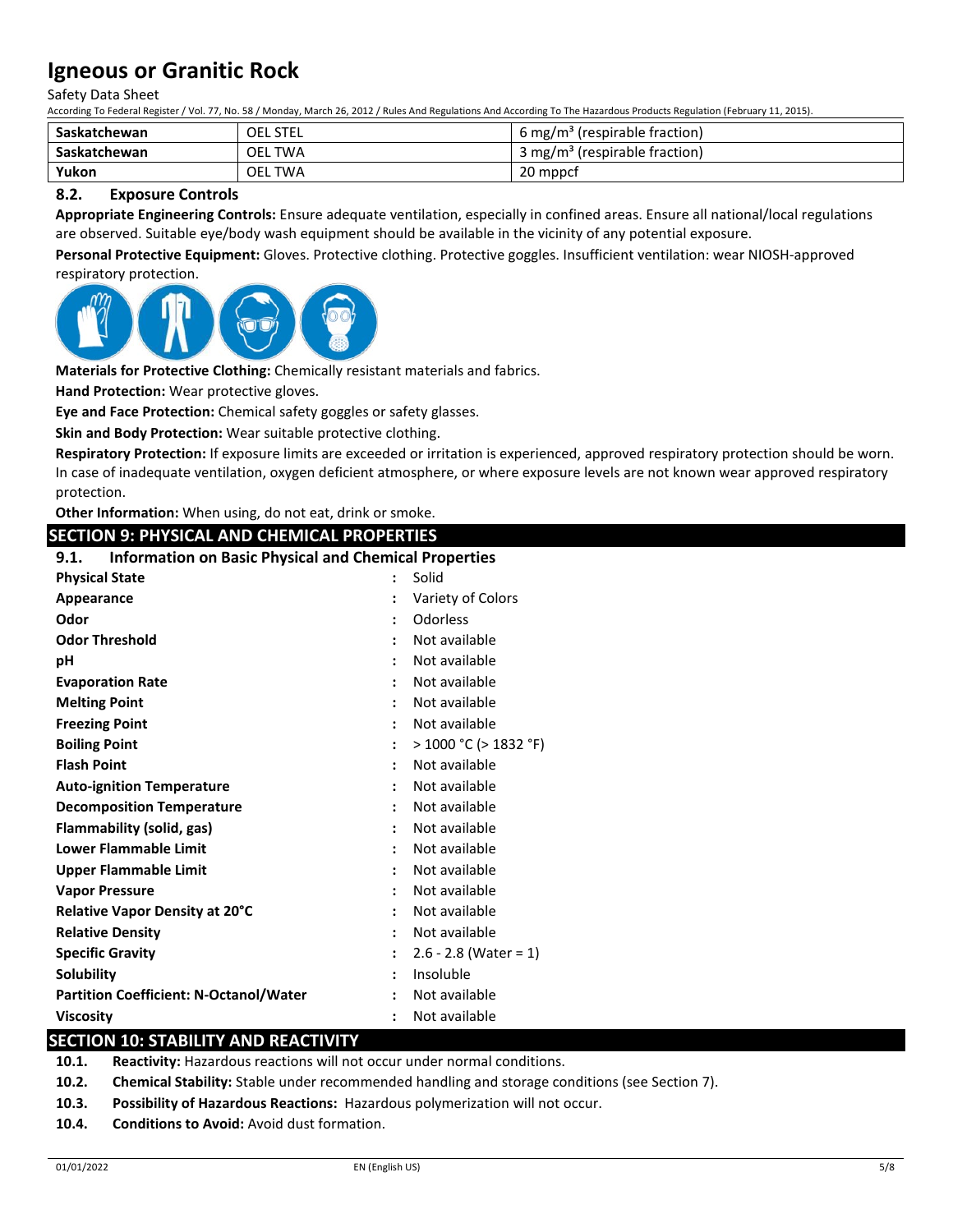Safety Data Sheet

According To Federal Register / Vol. 77, No. 58 / Monday, March 26, 2012 / Rules And Regulations And According To The Hazardous Products Regulation (February 11, 2015).

**10.5. Incompatible Materials:** Aggregate dissolves in hydrofluoric acid, producing corrosive silicon tetrafluoride gas. Silicates react with powerful oxidizers such as fluorine, boron trifluoride, chlorine trifluoride, manganese trifluoride, and oxygen difluoride.

**10.6. Hazardous Decomposition Products:** Thermal decomposition may produce: Silicon oxides.

## **SECTION 11: TOXICOLOGICAL INFORMATION**

**11.1. Information on Toxicological Effects - Product**

**Acute Toxicity (Oral):** Not classified

**Acute Toxicity (Dermal):** Not classified

**Acute Toxicity (Inhalation):** Not classified

**LD50 and LC50 Data:** Not available

**Skin Corrosion/Irritation:** Not classified

**Eye Damage/Irritation:** Not classified

**Respiratory or Skin Sensitization:** Not classified

**Germ Cell Mutagenicity:** Not classified

**Carcinogenicity:** May cause cancer (Inhalation).

**Specific Target Organ Toxicity (Repeated Exposure):** Causes damage to organs (lung/respiratory system) through prolonged or repeated exposure (Inhalation).

**Reproductive Toxicity:** Not classified

**Specific Target Organ Toxicity (Single Exposure):** May cause respiratory irritation.

**Aspiration Hazard:** Not classified

**Symptoms/Injuries After Inhalation:** Irritation of the respiratory tract and the other mucous membranes. Some studies show that exposure to respirable crystalline silica (without silicosis) or that the disease silicosis may be associated with the increased incidence of several autoimmune disorders such as scleroderma (thickening of the skin), systemic lupus erythematosus, rheumatoid arthritis and diseases affecting the kidneys. Silicosis increases the risk of tuberculosis. Some studies show an increased incidence of chronic kidney disease and end-stage renal disease in workers exposed to respirable crystalline silica.

**Symptoms/Injuries After Skin Contact:** Skin contact with large amounts of dust may cause mechanical irritation.

**Symptoms/Injuries After Eye Contact:** Eye contact with dust may cause mechanical irritation.

**Symptoms/Injuries After Ingestion:** Ingestion may cause adverse effects.

**Chronic Symptoms:** Long term exposure to respirable crystalline silica results in a significant risk of developing silicosis and other nonmalignant respiratory disease, lung cancer, kidney effects, and immune system effects.

### **11.2. Information on Toxicological Effects - Ingredient(s)**

**LD50 and LC50 Data:**

| Quartz (14808-60-7)                              |                                               |
|--------------------------------------------------|-----------------------------------------------|
| LD50 Oral Rat                                    | $>$ 5000 mg/kg                                |
| <b>LD50 Dermal Rat</b>                           | > 5000 mg/kg                                  |
| Quartz (14808-60-7)                              |                                               |
| <b>IARC Group</b>                                |                                               |
| <b>National Toxicology Program (NTP) Status</b>  | Known Human Carcinogens.                      |
| <b>OSHA Hazard Communication Carcinogen List</b> | In OSHA Hazard Communication Carcinogen list. |
|                                                  |                                               |

# **SECTION 12: ECOLOGICAL INFORMATION**

### **12.1. Toxicity**

**Ecology - General:** Not classified.

### **12.2. Persistence and Degradability**

| <b>Igneous or Granitic Rock</b>           |                  |  |
|-------------------------------------------|------------------|--|
| <b>Persistence and Degradability</b>      | Not established. |  |
| <b>Bioaccumulative Potential</b><br>12.3. |                  |  |
| <b>Igneous or Granitic Rock</b>           |                  |  |
| <b>Bioaccumulative Potential</b>          | Not established. |  |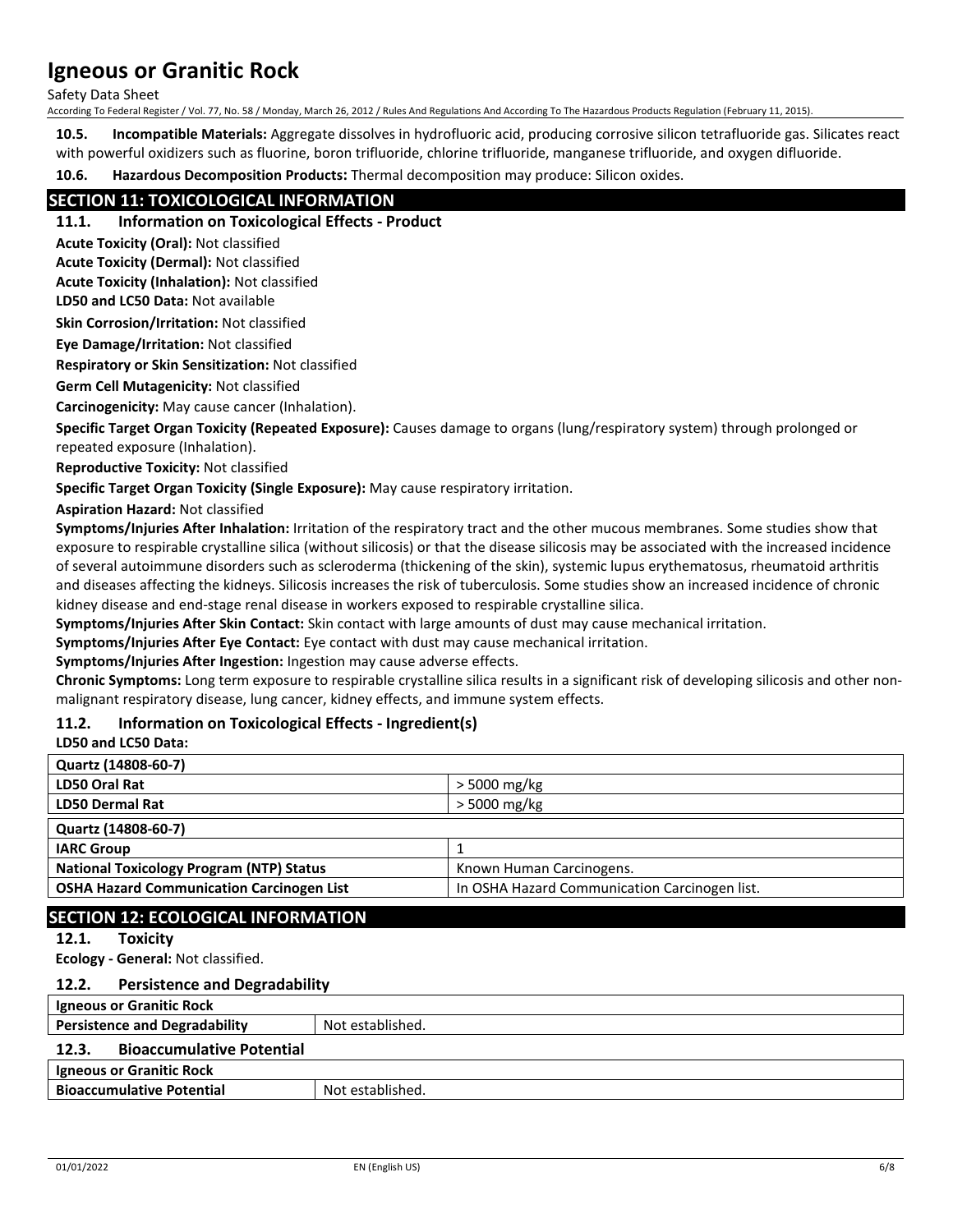Safety Data Sheet

According To Federal Register / Vol. 77, No. 58 / Monday, March 26, 2012 / Rules And Regulations And According To The Hazardous Products Regulation (February 11, 2015).

#### **12.4. Mobility in Soil**

Not available

#### **12.5. Other Adverse Effects**

**Other Information:** Avoid release to the environment.

#### **SECTION 13: DISPOSAL CONSIDERATIONS**

#### **13.1. Waste treatment methods**

**Waste Disposal Recommendations:** Dispose of waste material in accordance with all local, regional, national, provincial, territorial and international regulations.

**Additional Information:** Container may remain hazardous when empty. Continue to observe all precautions.

**Ecology - Waste Materials:** Avoid release to the environment.

#### **SECTION 14: TRANSPORT INFORMATION**

The shipping description(s) stated herein were prepared in accordance with certain assumptions at the time the SDS was authored, and can vary based on a number of variables that may or may not have been known at the time the SDS was issued.

- 14.1. In Accordance with DOT Not regulated for transport
- 14.2. In Accordance with IMDG Not regulated for transport
- 14.3. In Accordance with IATA Not regulated for transport

14.4. In Accordance with TDG Not regulated for transport

# **SECTION 15: REGULATORY INFORMATION**

#### **15.1. US Federal Regulations**

| <b>Igneous or Granitic Rock</b>                                                                                            |                                 |  |
|----------------------------------------------------------------------------------------------------------------------------|---------------------------------|--|
| <b>SARA Section 311/312 Hazard Classes</b><br>Health hazard - Specific target organ toxicity (single or repeated exposure) |                                 |  |
|                                                                                                                            | Health hazard - Carcinogenicity |  |
| Quartz (14808-60-7)                                                                                                        |                                 |  |
| Listed on the United States TSCA (Toxic Substances Control Act) inventory                                                  |                                 |  |
| <b>US State Regulations</b><br>15.2.                                                                                       |                                 |  |
| Quartz (14808-60-7)                                                                                                        |                                 |  |
| U.S. - California - Proposition 65 -<br>WARNING: This product can expose you to Quartz, which is known to the State of     |                                 |  |

### **Quartz (14808-60-7)**

U.S. - Massachusetts - Right To Know List

U.S. - New Jersey - Right to Know Hazardous Substance List

U.S. - Pennsylvania - RTK (Right to Know) List

# **Mica (12001-26-2)**

U.S. - Massachusetts - Right To Know List

U.S. - New Jersey - Right to Know Hazardous Substance List

U.S. - Pennsylvania - RTK (Right to Know) List

# **15.3. Canadian Regulations**

| Quartz (14808-60-7)                                                           |
|-------------------------------------------------------------------------------|
| Listed on the Canadian DSL (Domestic Substances List)                         |
| Mica (12001-26-2)                                                             |
| Listed on the Canadian DSL (Domestic Substances List)                         |
| SECTION 16: OTHER INFORMATION, INCLUDING DATE OF PREPARATION OR LAST REVISION |
| . 01/01/2022<br>Date of Prenaration or Latest                                 |

| Date of Preparation or Latest | : 01/01/2022    |
|-------------------------------|-----------------|
| <b>Revision</b>               |                 |
| <b>Other Information</b>      | : This document |

has been prepared in accordance with the SDS requirements of the OSHA Hazard Communication Standard 29 CFR 1910.1200 and Canada's Hazardous Products Regulations (HPR) SOR/2015-17.

California to cause cancer. For more information go to www.P65Warnings.ca.gov.

#### **GHS Full Text Phrases:**

Carc. 1A Carcinogenicity Category 1A